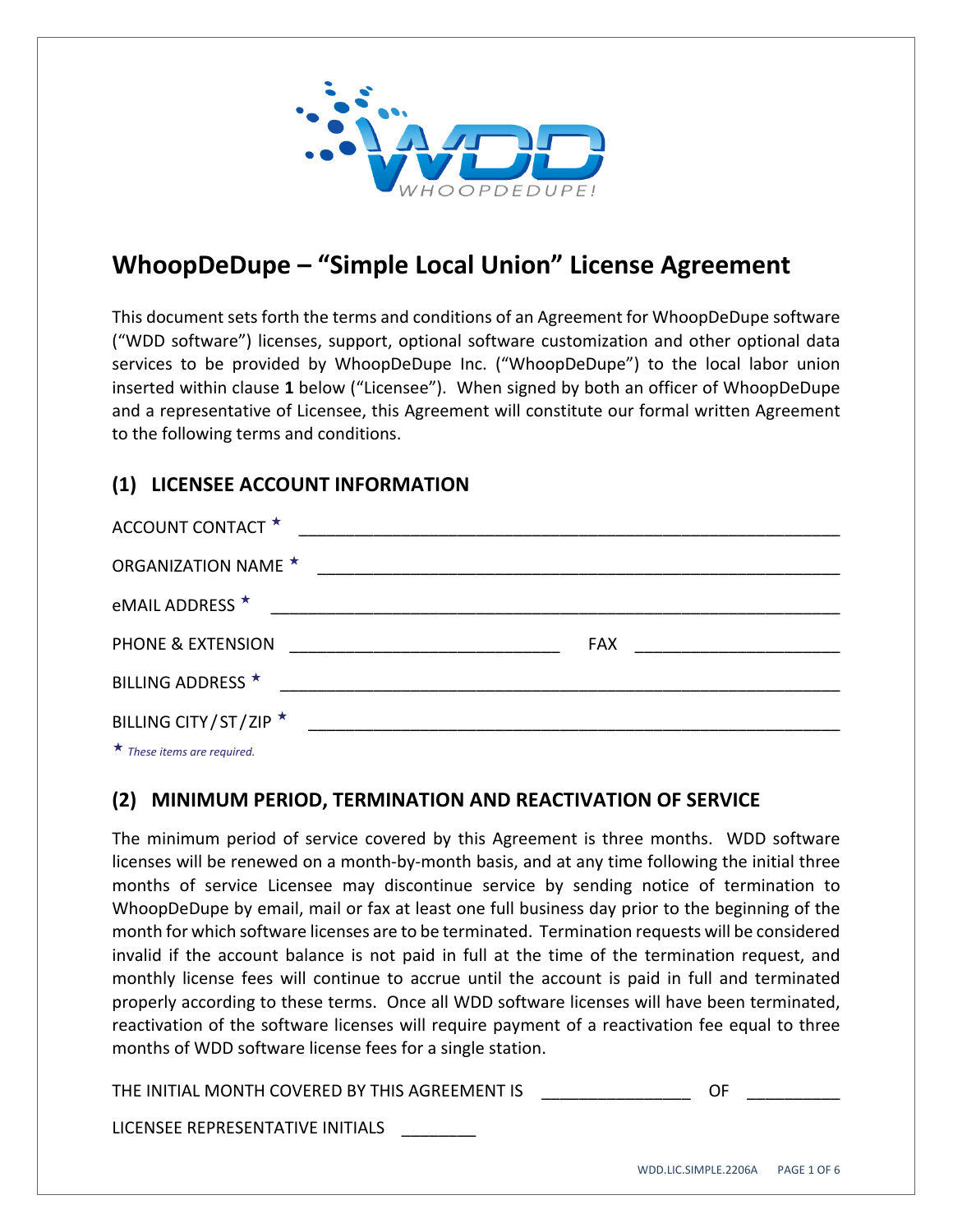#### **(3) COVERED SERVICE, LICENSE FEES AND SUPPORT FEES**

**a.** This "Simple Local Union" License Agreement covers WDD software "Full Service" at a license fee rate of **\$190** per month per station license. Licensee may add or remove station licenses at any time by sending notice of the intended change to WhoopDeDupe by email, mail or fax at least one full business day prior to the beginning of the month for which the station license change is to take effect.

NUMBER OF STATION LICENSES TO INCLUDE THE INITIAL MONTH OF SERVICE

TOTAL INITIAL MONTHLY LICENSE FEE (\$190 × *n*)

LICENSEE REPRESENTATIVE INITIALS

**b.** WDD software "Full Service" covers the processing of unlimited files containing up to one million records each, and this service permits the combination of up to thirty-two files at a time into new combined files containing up to ten million records each. The features and capabilities of WDD software are not covered in detail within this Agreement; however, in summary the software includes capabilities to capture, convert, standardize, enhance, de-duplicate, match and merge data files, and it is particularly useful for processing uncommon file formats and data files with numerous data format or content problems.

**c.** This "Simple Local Union" License Agreement covers (1) legislative district assignment service for a single Licensee selected state if the statewide voter data is made available by WhoopDeDupe or acquired independently by Licensee in adherence to applicable state and federal statutes (legislative district assignment service may be offered for additional states if arranged separately); (2) voter match and "proximity match" service for a single Licensee selected state if the statewide voter data is made available by WhoopDeDupe or acquired independently by Licensee in adherence to applicable state and federal statutes (voter match and "proximity match" service may be offered for additional states if arranged separately); (3) "registry match" service enabling users to upload their own master match files; (4) optional activation of integrated SmartSoft CASS API service billed separately by Datatech SmartSoft Inc.; and potentially (5) other specific features which might apply to Licensee. These additional services and features are documented separately.

**d.** This "Simple Local Union" License Agreement covers all phone, email and web support pertaining to software problems or concerns; all basic phone, email and web support of users attempting to utilize the product in the first two months following installation; and all reasonable support calls throughout the term of this Agreement. This Agreement covers resolution of most software problems so long as WhoopDeDupe determines that a problem identified by Licensee is a significant problem which should be covered under this Agreement. There are no fees for the initial software installation, activation or configuration. Separate support fees will likely never apply; however, WhoopDeDupe reserves the right to bill for support at an hourly rate of \$120 per hour if deemed necessary by either WhoopDeDupe or by Licensee. Unique needs or projects may be addressed separately outside the scope of this Agreement, or if both parties choose, simply billed at \$120 per hour within the scope of this Agreement.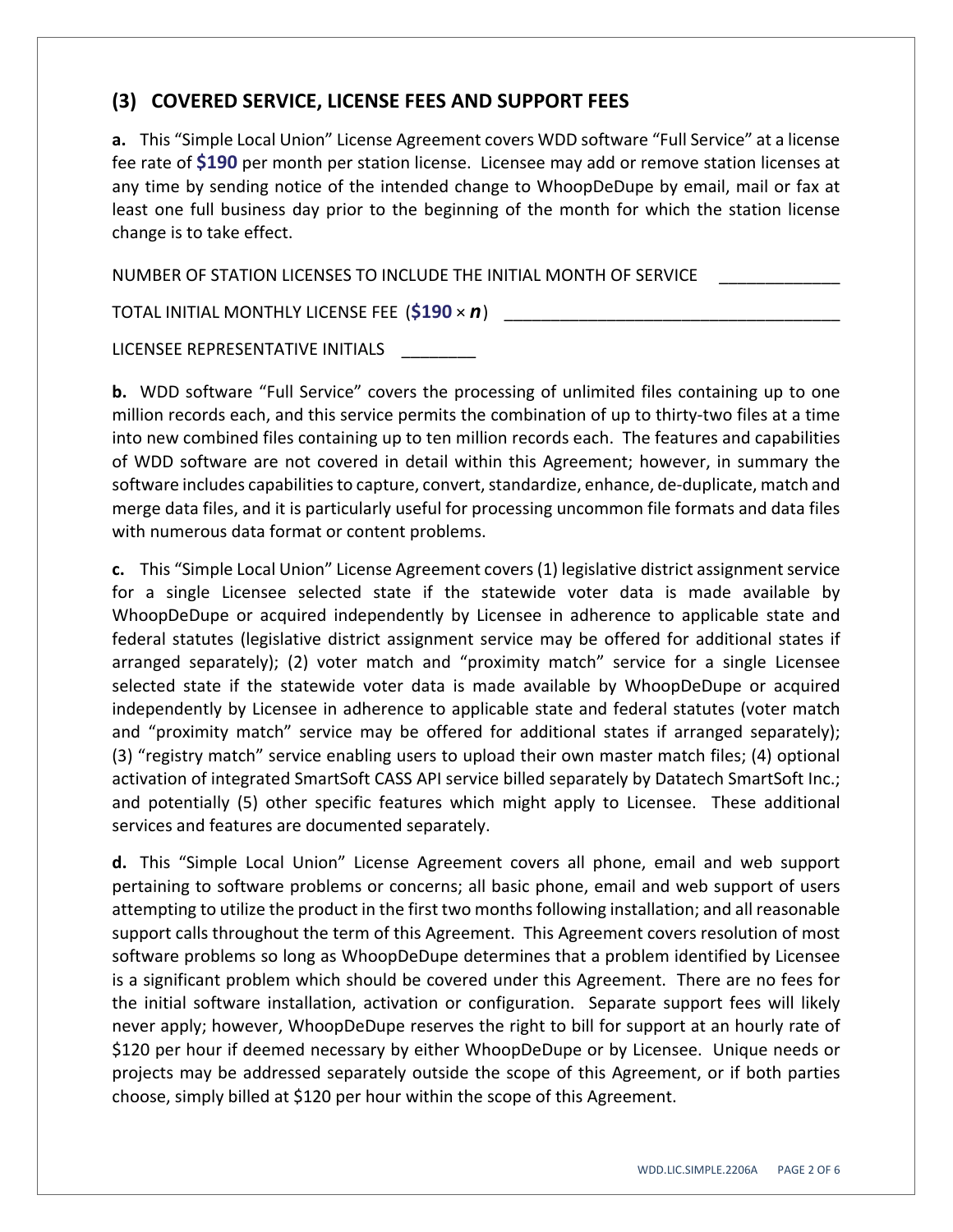**e.** This "Simple Local Union" License Agreement does not cover legislative district assignment service or voter match service for more than one state, labor union employer payroll file processing and reconciliation features, custom local membership database integration or integrated SEIU Ada APIsubmission service for SEIU locals. (These capabilities are included in the "Basic" License Agreement.)

## **(4) TERMS OF PAYMENT**

**a.** By signing this Agreement, Licensee agrees to the following payment terms.

**b.** Licensee agrees to pay a monthly license fee of \$190 for each station license. WhoopDeDupe will submit an invoice to Licensee on the tenth day or nearest business day to the tenth day of each calendar month, until Licensee chooses to terminate service per clause **2** above.

**c.** Licensee accepts all payment terms on this account as billed by WhoopDeDupe, and Licensee agrees to make timely payment in compliance with such terms. Current terms are payment in full within 25 days of invoice date, with an additional grace period of 10 days after which late fees may accrue.

**d.** Licensee agrees to pay WhoopDeDupe a 5%, or lower if required by law, late fee penalty per month for each month payment is late or insufficient according to payment terms specified hereinabove. WhoopDeDupe may choose to waive this penalty fee.

#### **(5) SALES & USE TAX**

If Licensee is physically located in Minnesota, WhoopDeDupe will most likely be required to apply sales tax against all regular monthly software license fees and service fees at a rate associated with the 9-digit ZIP code of the Licensee's billing address – determined using the Minnesota Department of Revenue ZIP code "Sales Tax Rate Calculator". If Licensee is not located in Minnesota, Licensee may be required to report and remit use tax to appropriate state and/or local tax authorities.

#### **(6) DATA PRIVACY AND PROTECTION**

**a.** The default WDD software configuration covered by this Agreement does not include features or capabilities which (a) permit remote systems to access the local systems or data; (b) compromise or weaken firewall, network or machine security; or (c) submit or post any uploaded file data to any off‐site system, machine or party, with the exception of deliberate data submissions initiated by the user. Licensee may choose to have special or custom features enabled which are not included within the default WDD software configuration, and these special or custom features may access remote servers and submit or post processed data or software user entries or requests to appropriate secure remote servers for the purpose of accessing specific data services required by Licensee.

**b.** If Licensee shall send data files to WhoopDeDupe for assistance with data processing, WhoopDeDupe shall only process these data files on systems protected with levels of security which prevent unauthorized persons from accessing these data files. WhoopDeDupe shall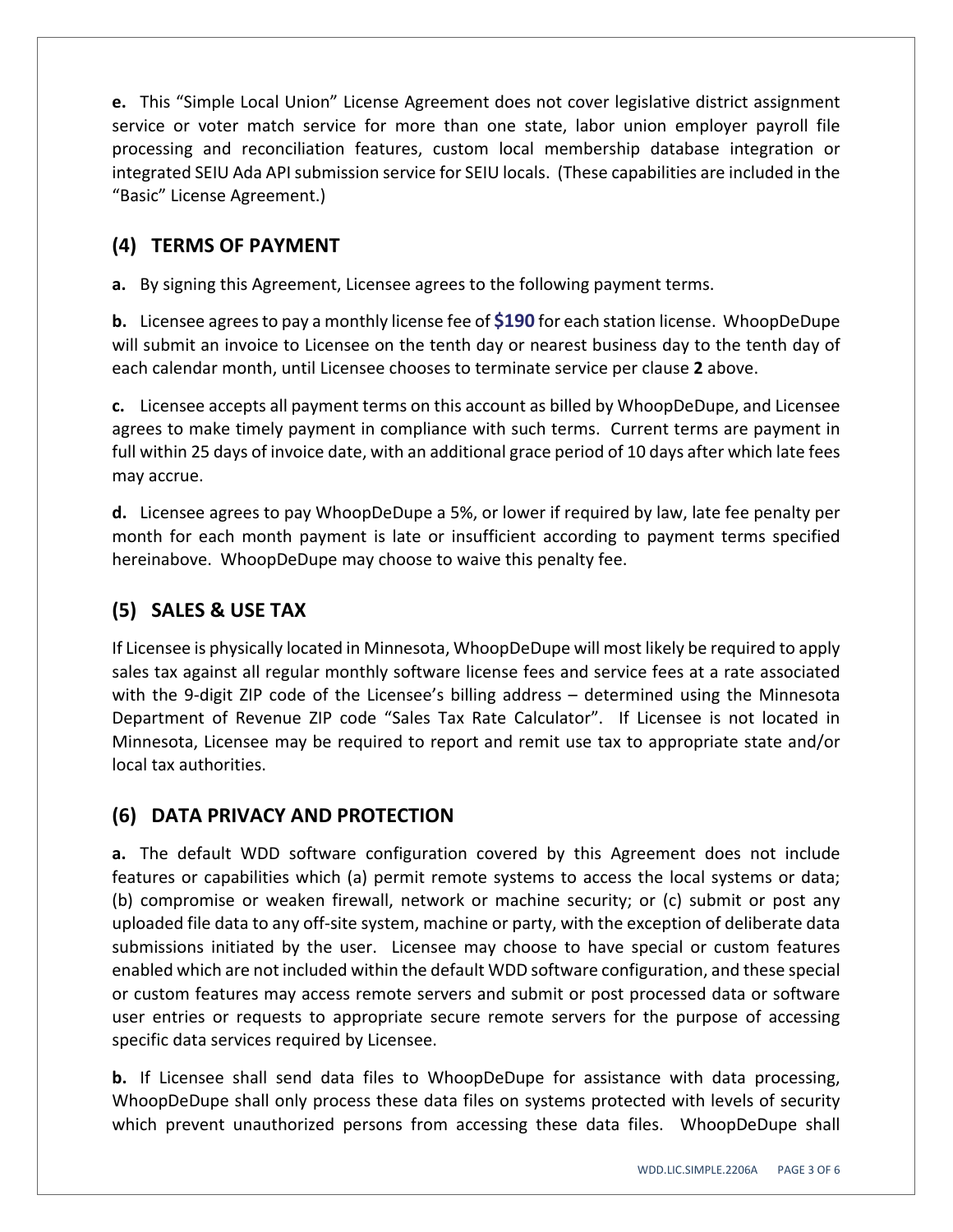maintain data files for 30 to 60 days, and the data files shall only be used to support Licensee if and when Licensee shall request or require additional assistance with data files. Any files provided by Licensee in the possession of WhoopDeDupe shall be and forever remain exclusively the property of Licensee.

## **(7) SOFTWARE UPDATES**

All WDD software updates shall be made available to Licensee at no cost for as long as Licensee account shall remain in good standing. Installing, updating or uninstalling WDD software versions will never compromise or affect processed data or compromise the configuration of WDD software, unless WDD data files, resource files or data directories shall be manually removed or altered by another third party process or system.

## **(8) TITLE, COPYRIGHT, AND PROTECTION OF CODE**

Title, ownership rights, and intellectual property rightsin and to the WDD software and itssource code shall remain with WhoopDeDupe. The copyright laws of the United States and international copyright treaties protect the software and its source code.

Licensee MAY NOT:

- modify, translate, reverse engineer, decompile, or disassemble the software, except and only to the extent that such activity is expressly permitted by applicable law notwithstanding this limitation;
- create derivative works based on the software or its source code; or
- distribute copies of the software outside the scope of this Agreement.

## **(9) CONFIDENTIALITY**

**a.** The licensed software and this Agreement contain confidential and proprietary information and trade secrets of WhoopDeDupe. As used in this Agreement, "Confidential Information" means (1) the licensed software and this Agreement; (2) all other proprietary, confidential or trade secret information which is clearly labeled or designated in writing as confidential, proprietary or the like by the disclosing party; (3) information disclosed orally with a designation of such information as secret, confidential or proprietary prior to or during the oral disclosure and a subsequent reduction of such information to a writing labeled confidential, proprietary or the like and sent to the party to whom the disclosure was made within 15 days after the oral disclosure; and (4) any other information that, although not designated as such by the disclosing party, is of a type and nature that a reasonable person would expect that it be treated as confidential and/or proprietary. Notwithstanding the foregoing, information shall not be considered Confidential Information to the extent that such information: (i) can be demonstrated to be already known to the receiving party free of any restriction at the time it is obtained from the other party; (ii) is subsequently learned from an independent third party free of any restriction and without breach of this Agreement or any other agreement; or (iii) is required to be disclosed by applicable law.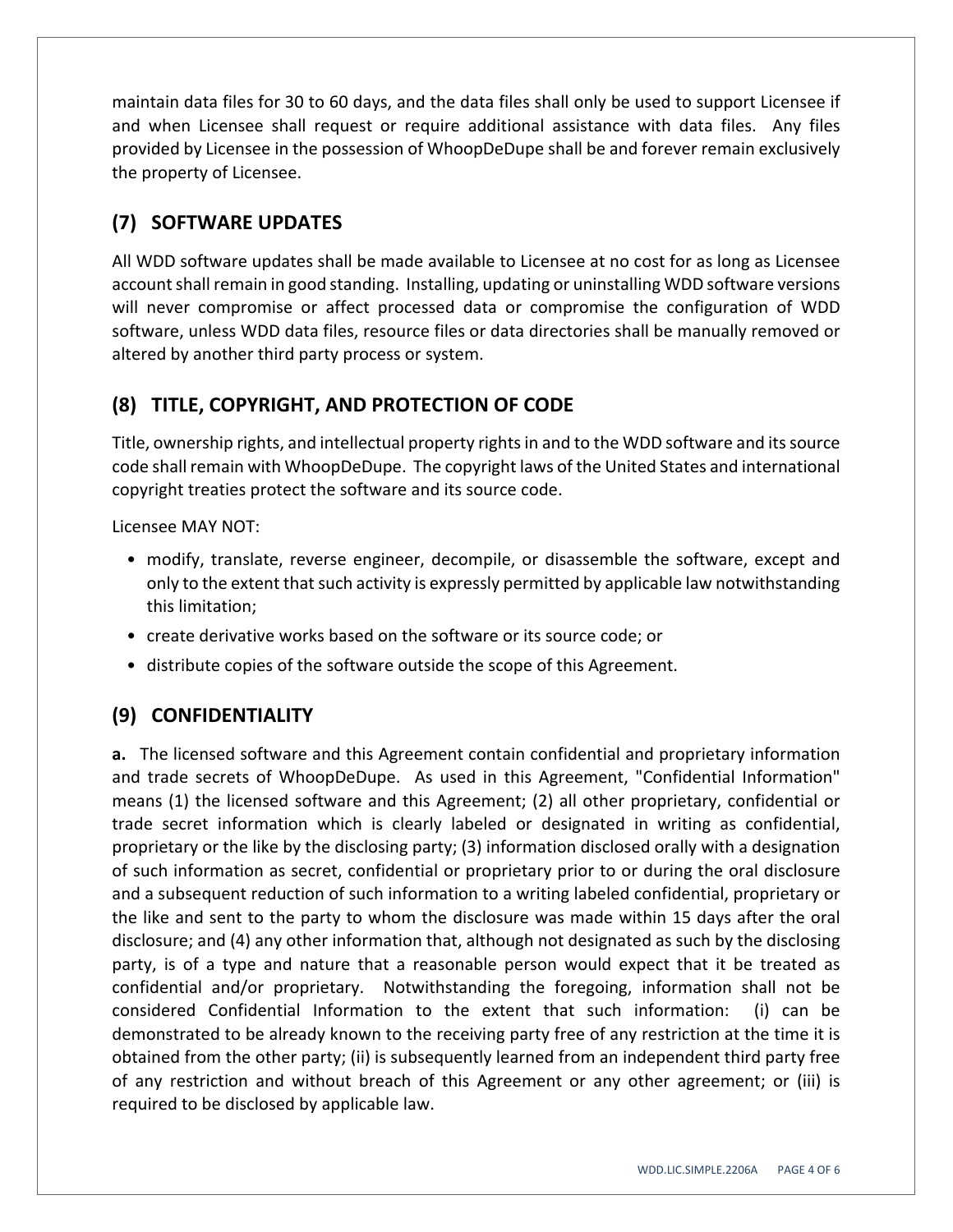**b.** Each of WhoopDeDupe and Licensee agree that it will not, during the term of this Agreement and without regard to when or for what reason this Agreement shall terminate, disclose to any other person or entity any Confidential Information received from the other, except as strictly necessary (1) in connection with its performance under this Agreement, (2) in connection with any pending action related to this Agreement, or (3) as required by a court of competent jurisdiction. Notwithstanding the provisions of this clause **9**, the parties may disclose Confidential Information to their respective affiliates, accountants, attorneys, and other similar professional advisors with a need to know such information as long as the entity or person to which Confidential Information is disclosed is subject to obligations of confidentiality with the same effect asthose specified in this clause **9**. Notwithstanding the foregoing, WhoopDeDupe and any independent contractors which it uses to support the licensed software may exchange information in connection with this Agreement so long as such independent contractors are subject to obligations of confidentiality.

## **(10) LIMITED WARRANTY AND DISCLAIMER OF WARRANTY**

**a.** Certain end users may have unique needs which are not accommodated by WDD software, and therefore WhoopDeDupe cannot guarantee that WDD software will adequately satisfy all requirements of all users.

**b.** WhoopDeDupe makes no representation or warranty that the WDD software or any associated documentation are "error‐free", or meet any user's particular standards, requirements, or needs. Should the software prove defective, WhoopDeDupe will address the proven defect in an appropriate manner so as to eliminate the defect.

**c.** This warranty is a limited warranty and it is the only warranty made by WhoopDeDupe. To the maximum extent permitted by applicable law, WhoopDeDupe disclaims all other warranties and conditions, either expressed or implied, including but not limited to, implied warranties of fitness for a particular purpose, title, and non-infringement, with regard to the software, and the provision of or failure to provide support services. Some states/jurisdictions do not allow exclusions of an implied warranty, so the disclaimer may not apply to Licensee and Licensee may have other legal rights.

**d.** No WhoopDeDupe agent or representative is authorized to make any modifications or additions to this limited warranty. If Licensee makes any modifications to the software; if the software is subjected to accident, abuse, or improper use; or if Licensee violates the terms of this Agreement, then this warranty shall immediately be terminated. This limited warranty shall not apply if the software is used on or in conjunction with hardware or software other than the unmodified version of hardware and software with which the software is intended to operate or interface with.

## **(11) LIMITATION OF LIABILITY**

**a.** Under no circumstances, except in the case of WhoopDeDupe's willful misconduct, and under no legal theory, tort, contract, or otherwise, shall WhoopDeDupe, its related companies, or its suppliers be liable to Licensee or any other person or entity for any indirect, special, incidental,